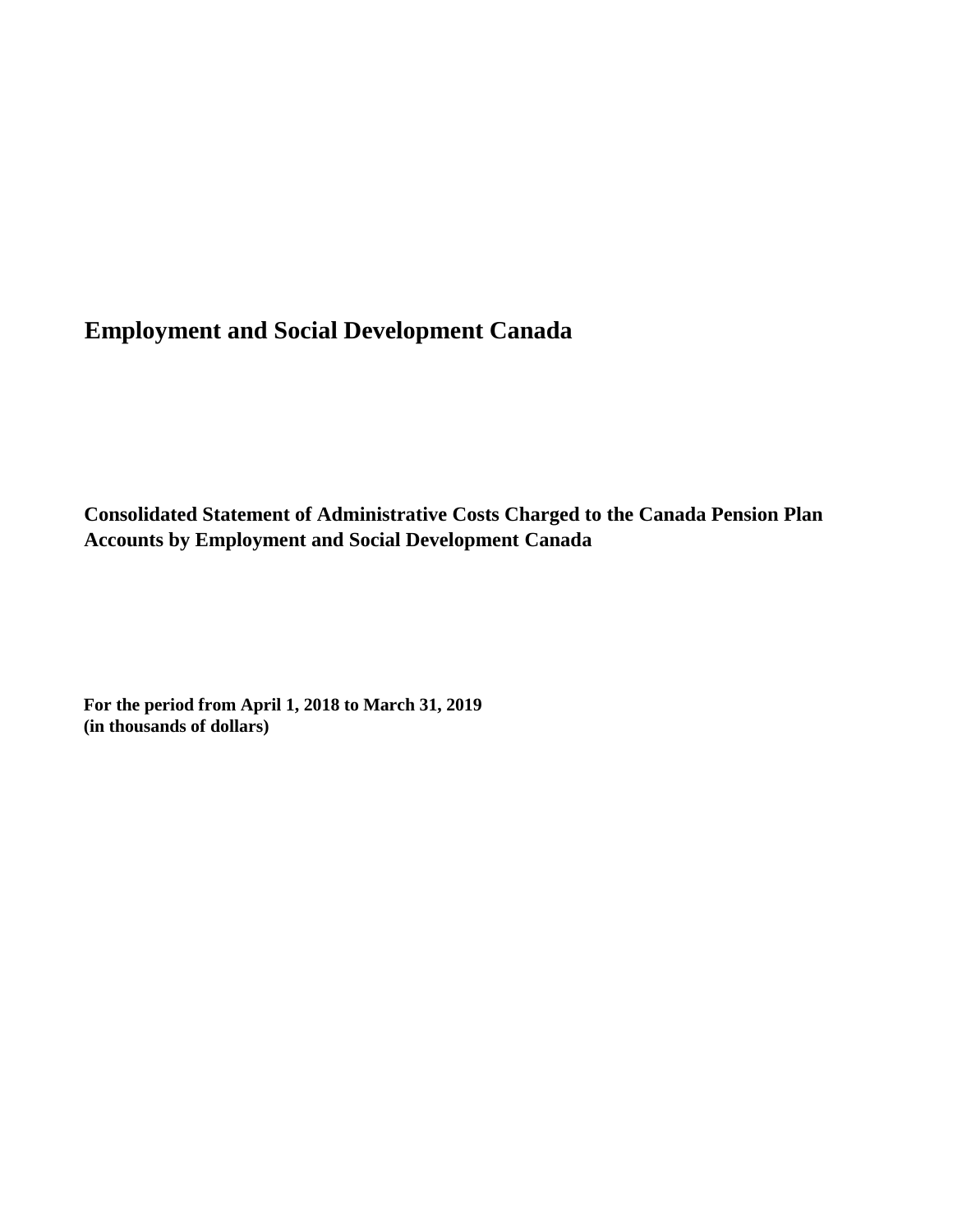#### **Index Page**

**Auditor's Report**

|             | <b>Consolidated Statement of Administrative Costs Charged to the Canada Pension Plan Accounts</b><br>by Employment and Social Development Canada                     | 1 |
|-------------|----------------------------------------------------------------------------------------------------------------------------------------------------------------------|---|
| Schedule 1  | Notes to the Consolidated Statement of Administrative Costs                                                                                                          | 2 |
| Schedule 2  | Administrative Costs Charged to the Canada Pension Plan Accounts<br>by the Deputy Minister's Office                                                                  | 3 |
| Schedule 3  | Administrative Costs Charged to the Canada Pension Plan Accounts<br>by the Chief Operating Officer                                                                   | 3 |
| Schedule 4  | Administrative Costs Charged to the Canada Pension Plan Accounts<br>by the Income Security and Social Development Branch                                             | 3 |
| Schedule 5  | Administrative Costs Charged to the Canada Pension Plan Accounts<br>by the Corporate Secretariat                                                                     | 4 |
| Schedule 6  | Administrative Costs Charged to the Canada Pension Plan Accounts<br>by the Public Affairs and Stakeholder Relations Branch                                           | 4 |
| Schedule 7  | Administrative Costs Charged to the Canada Pension Plan Accounts<br>by the Human Resources Services Branch                                                           | 4 |
| Schedule 8  | Administrative Costs Charged to the Canada Pension Plan Accounts<br>by the Legal Services Branch                                                                     | 5 |
| Schedule 9  | Administrative Costs Charged to the Canada Pension Plan Accounts<br>by the Internal Audit Services Branch                                                            | 5 |
| Schedule 10 | Administrative Costs Charged to the Canada Pension Plan Accounts<br>by the Strategic and Service Policy Branch                                                       | 5 |
| Schedule 11 | Administrative Costs Charged to the Canada Pension Plan Accounts<br>by the Transformation and Integrated Service Management Branch and Benefits Delivery<br>Services | 6 |
| Schedule 12 | Administrative Costs Charged to the Canada Pension Plan Accounts<br>by the Citizen Service Branch                                                                    | 6 |
| Schedule 13 | Administrative Costs Charged to the Canada Pension Plan Accounts<br>by the Integrity Services Branch                                                                 | 6 |
| Schedule 14 | Administrative Costs Charged to the Canada Pension Plan Accounts<br>by the Social Insurance Register                                                                 | 7 |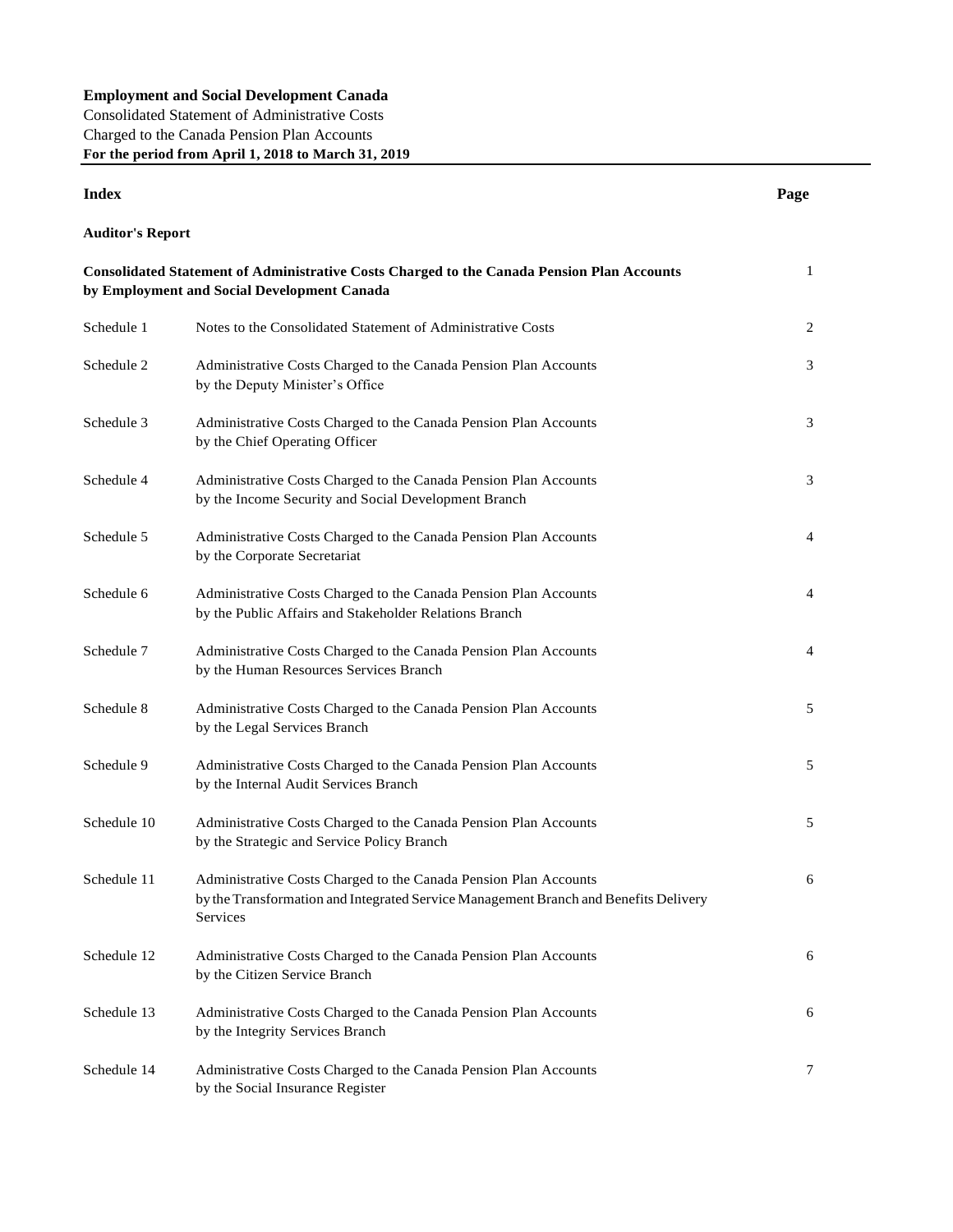### **Employment and Social Development Canada** Consolidated Statement of Administrative Costs Charged to the Canada Pension Plan Accounts **For the period from April 1, 2018 to March 31, 2019**

| Schedule 15 | Administrative Costs Charged to the Canada Pension Plan Accounts<br>by the Innovation, Information and Technology Branch                     |   |
|-------------|----------------------------------------------------------------------------------------------------------------------------------------------|---|
| Schedule 16 | Administrative Costs Charged to the Canada Pension Plan Accounts<br>by the Chief Financial Officer Branch                                    |   |
| Schedule 17 | Administrative Costs Charged to the Canada Pension Plan Accounts<br>by the Strategic Services Bureau and Regional Assistant Deputy Ministers | 8 |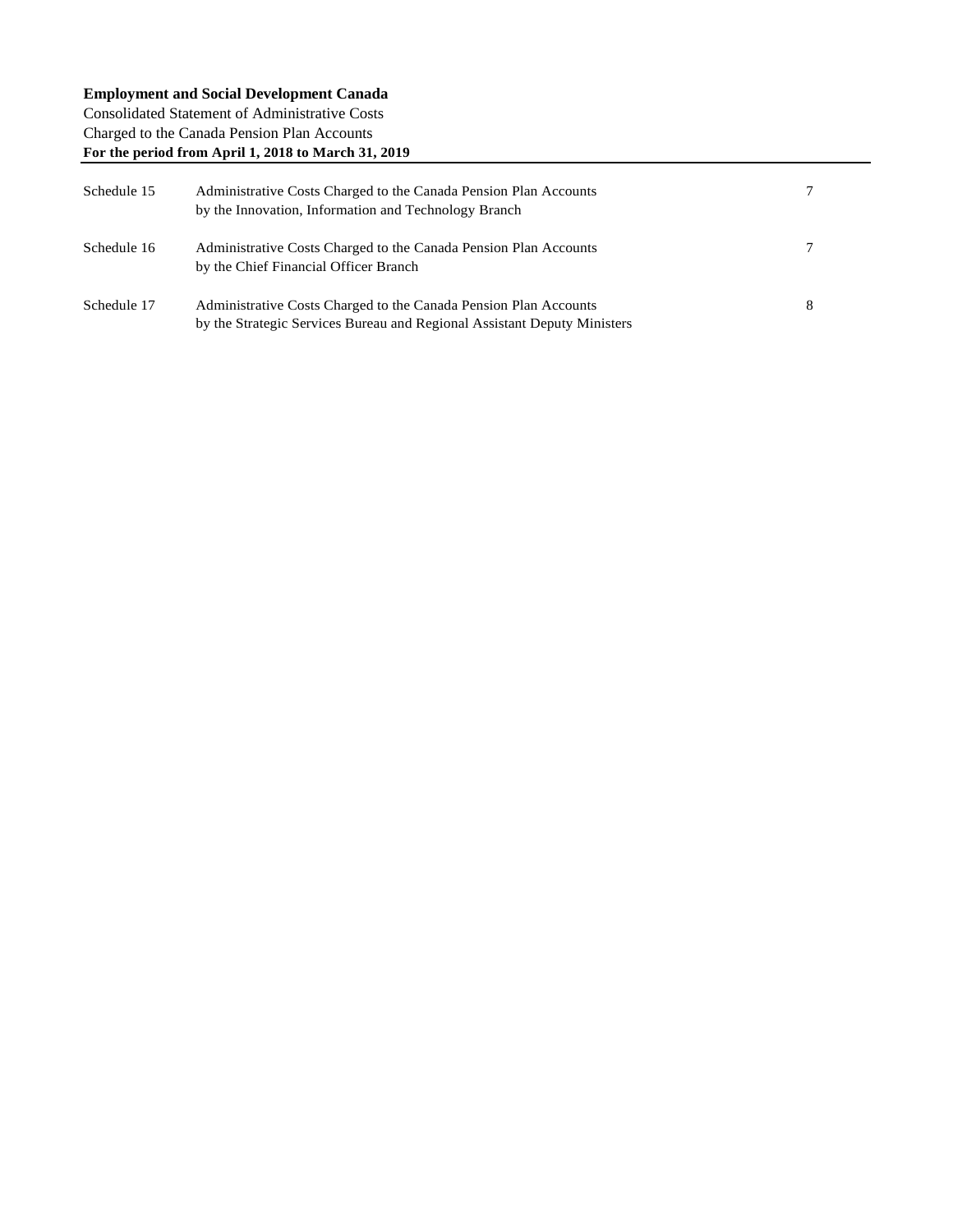

# *Independent auditor's report*

To the Internal Audit and Enterprise Risk Management Branch of Employment and Social Development Canada

#### *Our opinion*

In our opinion, the accompanying consolidated financial statement of administrative costs charged to the Canada Pension Plan Accounts (the CPP) by Employment and Social Development Canada (ESDC) and the related schedules (together "the financial information") for the period from April 1, 2018 to March 31, 2019 is prepared, in all material respects, in accordance with the financial reporting provisions of the 2018-2019 Memorandum of Understanding (MoU) between the CPP and ESDC dated March 25, 2019.

#### **What we have audited**

The financial information comprises the consolidated financial statement of administrative costs charged to the CPP Accounts by ESDC for the period from April 1, 2018 to March 31, 2019 and the related schedules, which include a summary of significant accounting policies in Schedule 1.

#### *Basis for opinion*

We conducted our audit in accordance with Canadian generally accepted auditing standards. Our responsibilities under those standards are further described in the *Auditor's responsibilities for the audit of the financial information* section of our report.

We believe that the audit evidence we have obtained is sufficient and appropriate to provide a basis for our opinion.

#### **Independence**

We are independent of ESDC in accordance with the ethical requirements that are relevant to our audit of the financial information in Canada. We have fulfilled our other ethical responsibilities in accordance with these requirements.

## *Emphasis of matter – basis of accounting and restriction on use*

We draw attention to Schedule 1 – Note 1 of the financial information, which describes the basis of accounting. The financial information is prepared to assist ESDC to comply with the financial reporting requirements of the MoU between ESDC and the CPP. As a result, the financial information may not be suitable for another purpose. Our report is intended solely for ESDC and should not be used by parties other than ESDC and the CPP.

Our opinion is not modified in respect of this matter.

*PricewaterhouseCoopers LLP 99 Bank Street, Suite 710, Ottawa, Ontario, Canada K1P 1E4 T: +1 613 237 3702, F: +1 613 237 3963*

"PwC" refers to PricewaterhouseCoopers LLP, an Ontario limited liability partnership.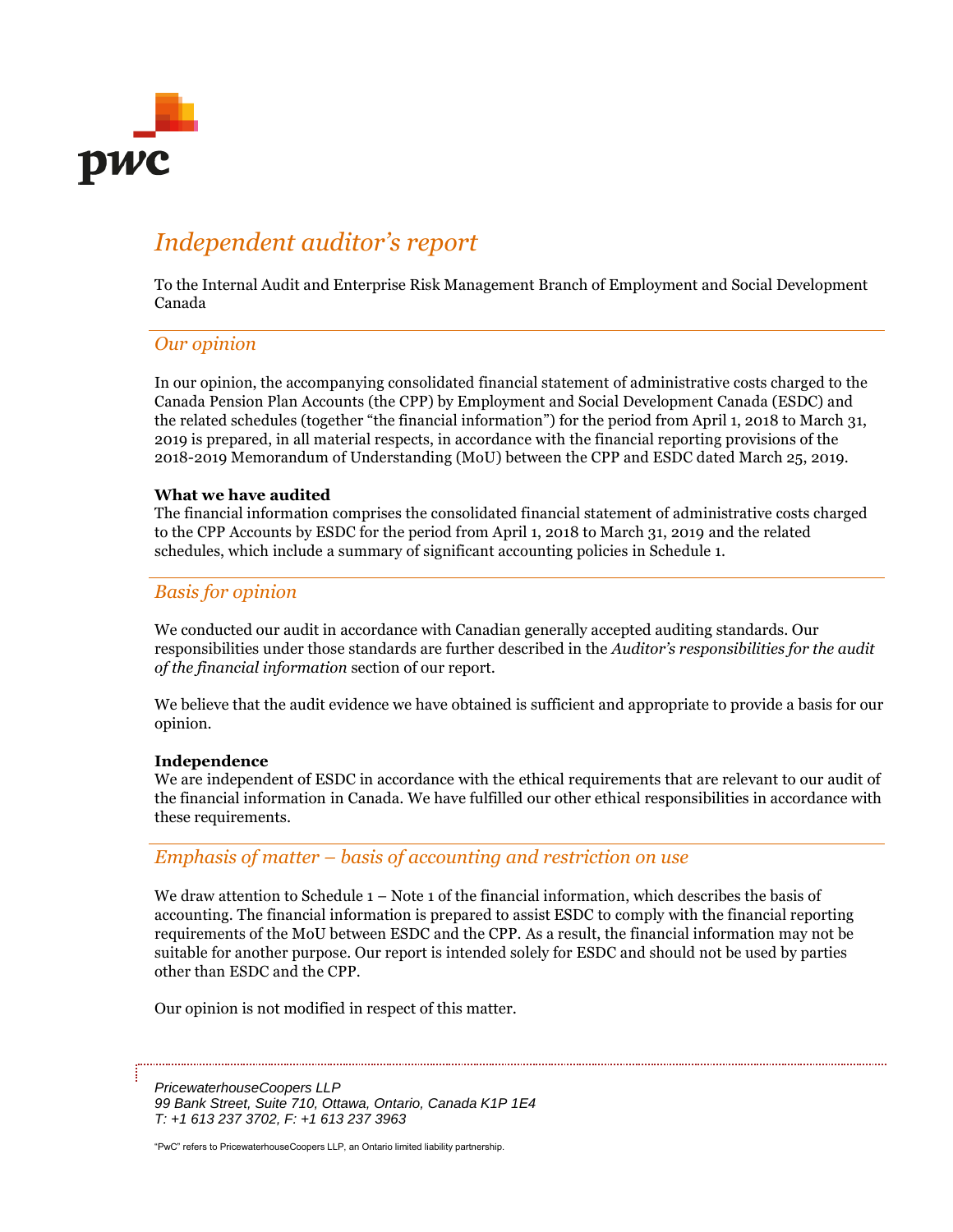

# *Responsibilities of management and those charged with governance for the financial information*

Management is responsible for the preparation of the financial information in accordance with the financial reporting provisions of the 2018-2019 MoU between the CPP and ESDC; this includes determining that the financial reporting framework is acceptable in the circumstances, and for such internal control as management determines is necessary to enable the preparation of financial information that is free from material misstatement, whether due to fraud or error.

In preparing the financial information, management is responsible for assessing ESDC's ability to continue as a going concern, disclosing, as applicable, matters related to going concern and using the going concern basis of accounting unless management either intends to cease operations, or has no realistic alternative but to do so.

Those charged with governance are responsible for overseeing ESDC's financial reporting process.

# *Auditor's responsibilities for the audit of the financial information*

Our objectives are to obtain reasonable assurance about whether the financial information as a whole is free from material misstatement, whether due to fraud or error, and to issue an auditor's report that includes our opinion. Reasonable assurance is a high level of assurance, but is not a guarantee that an audit conducted in accordance with Canadian generally accepted auditing standards will always detect a material misstatement when it exists. Misstatements can arise from fraud or error and are considered material if, individually or in the aggregate, they could reasonably be expected to influence the economic decisions of users taken on the basis of this financial information.

As part of an audit in accordance with Canadian generally accepted auditing standards, we exercise professional judgment and maintain professional skepticism throughout the audit. We also:

- Identify and assess the risks of material misstatement of the financial information, whether due to fraud or error, design and perform audit procedures responsive to those risks, and obtain audit evidence that is sufficient and appropriate to provide a basis for our opinion. The risk of not detecting a material misstatement resulting from fraud is higher than for one resulting from error, as fraud may involve collusion, forgery, intentional omissions, misrepresentations, or the override of internal control.
- Obtain an understanding of internal controls relevant to the audit in order to design audit procedures that are appropriate in the circumstances, but not for the purpose of expressing an opinion on the effectiveness of ESDC's internal controls.
- Evaluate the appropriateness of accounting policies used and the reasonableness of accounting estimates and related disclosures made by management.
- Conclude on the appropriateness of management's use of the going concern basis of accountingand, based on the audit evidence obtained, whether a material uncertainty exists related to events or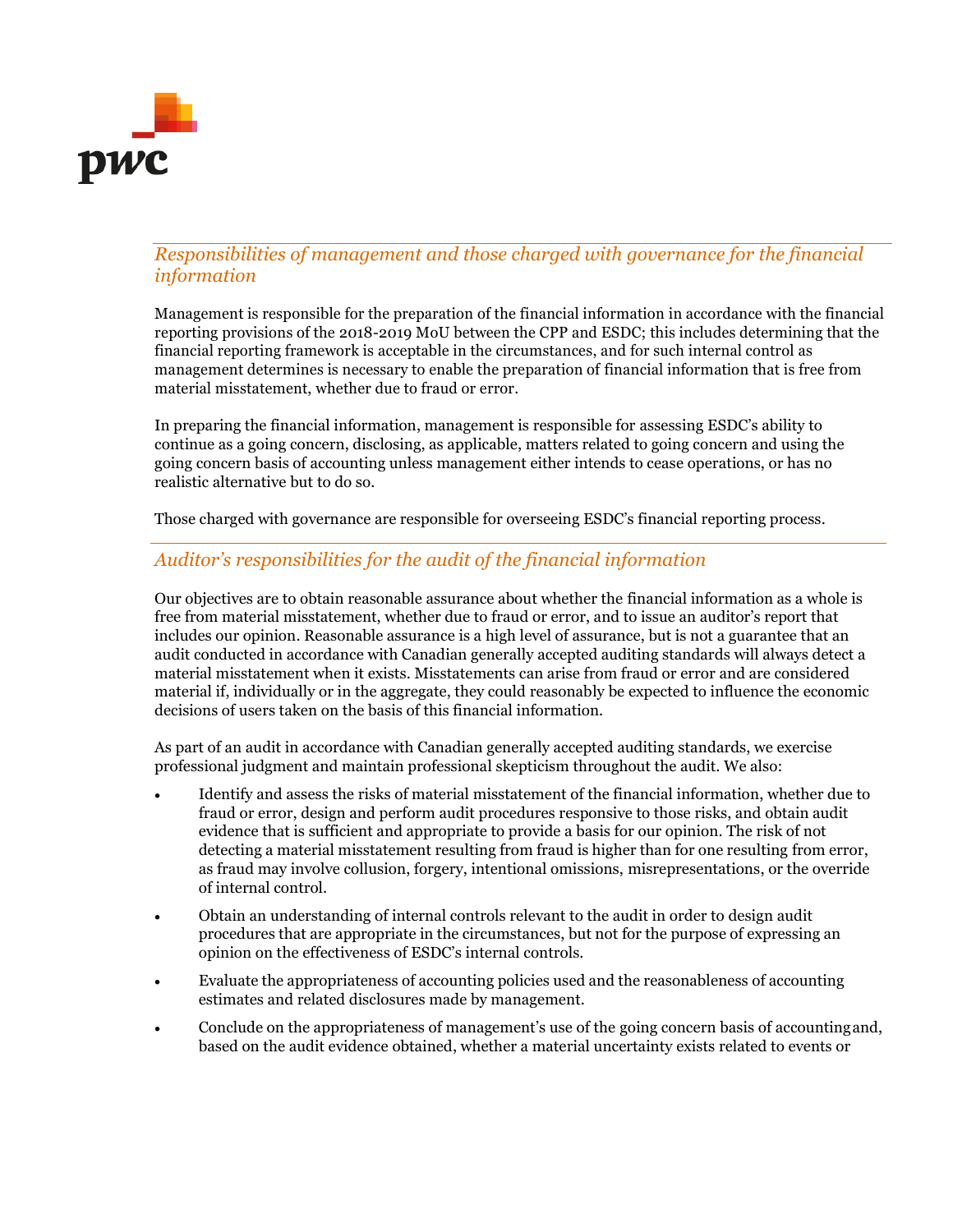

conditions that may cast significant doubt on ESDC's ability to continue as a going concern. If we conclude that a material uncertainty exists, we are required to draw attention in our auditor's report to the related disclosures in the financial information or, if such disclosures are inadequate, to modify our opinion. Our conclusions are based on the audit evidence obtained up to the date of our auditor's report. However, future events or conditions may cause ESDC to cease to continue as a going concern.

We communicate with those charged with governance regarding, among other matters, the planned scope and timing of the audit and significant audit findings, including any significant deficiencies in internal control that we identify during our audit.

#### **Chartered Professional Accountants, Licensed Public Accountants**

Ottawa, Ontario August 9, 2019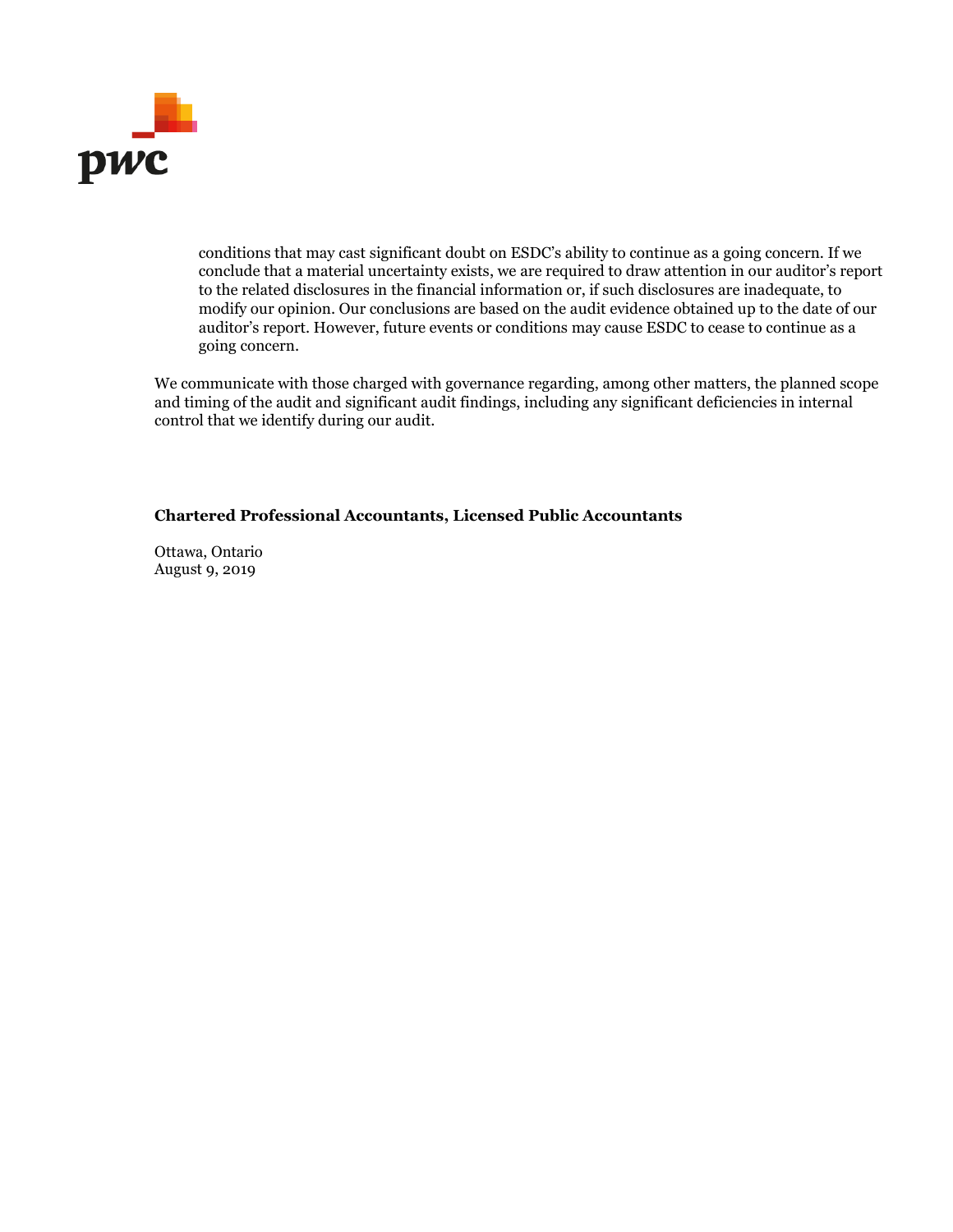# **Employment and Social Development Canada**

Consolidated Statement of Administrative Costs Charged to the Canada Pension Plan Accounts **For the period from April 1, 2018 to March 31, 2019**

(in thousands of dollars)

| Service Area as per the Memorandum of Understanding                                                     | 2019    | 2018    |
|---------------------------------------------------------------------------------------------------------|---------|---------|
| Deputy Minister's Office (Schedule 2)                                                                   | 499     | 451     |
| Chief Operating Officer (Schedule 3)                                                                    | 235     | 224     |
| Income Security and Social Development Branch (Schedule 4)                                              | 12,714  | 14,262  |
| Corporate Secretariat (Schedule 5)                                                                      | 1,857   | 1,857   |
| Public Affairs and Stakeholder Relations Branch (Schedule 6)                                            | 3,105   | 3,096   |
| Human Resources Services Branch (Schedule 7)                                                            | 13,478  | 12,487  |
| Legal Services Branch (Schedule 8)                                                                      | 3,501   | 3,924   |
| Internal Audit Services Branch (Schedule 9)                                                             | 844     | 833     |
| Strategic and Service Policy Branch (Schedule 10)                                                       | 3,393   | 4,684   |
| Transformation and Integrated Service Management Branch and Benefits Delivery<br>Services (Schedule 11) | 212,970 | 204,958 |
| Citizen Service Branch (Schedule 12)                                                                    | 21,698  | 22,346  |
| Integrity Services Branch (Schedule 13)                                                                 | 8,310   | 7,840   |
| Social Insurance Register (Schedule 14)                                                                 | 4,666   | 4,723   |
| Innovation, Information and Technology Branch (Schedule 15)                                             | 62,507  | 59,479  |
| Chief Financial Officer Branch (Schedule 16)                                                            | 44,447  | 45,250  |
| Strategic Services Bureau and Regional Assistant Deputy Ministers (Schedule 17)                         | 3,097   | 3,419   |
| Canada School of Public Service                                                                         | 515     | 515     |
| Provision of Pay Administration Services                                                                | 315     | 319     |
| <b>Back Office Transformation</b>                                                                       | 271     | 353     |
| <b>Total Administrative Costs Charged to the Canada Pension Plan Accounts</b>                           | 398,422 | 391,020 |

*The notes included in Schedule 1 form an integral part of the Consolidated Statement of Administrative Costs Charged to the Canada Pension Plan Accounts.*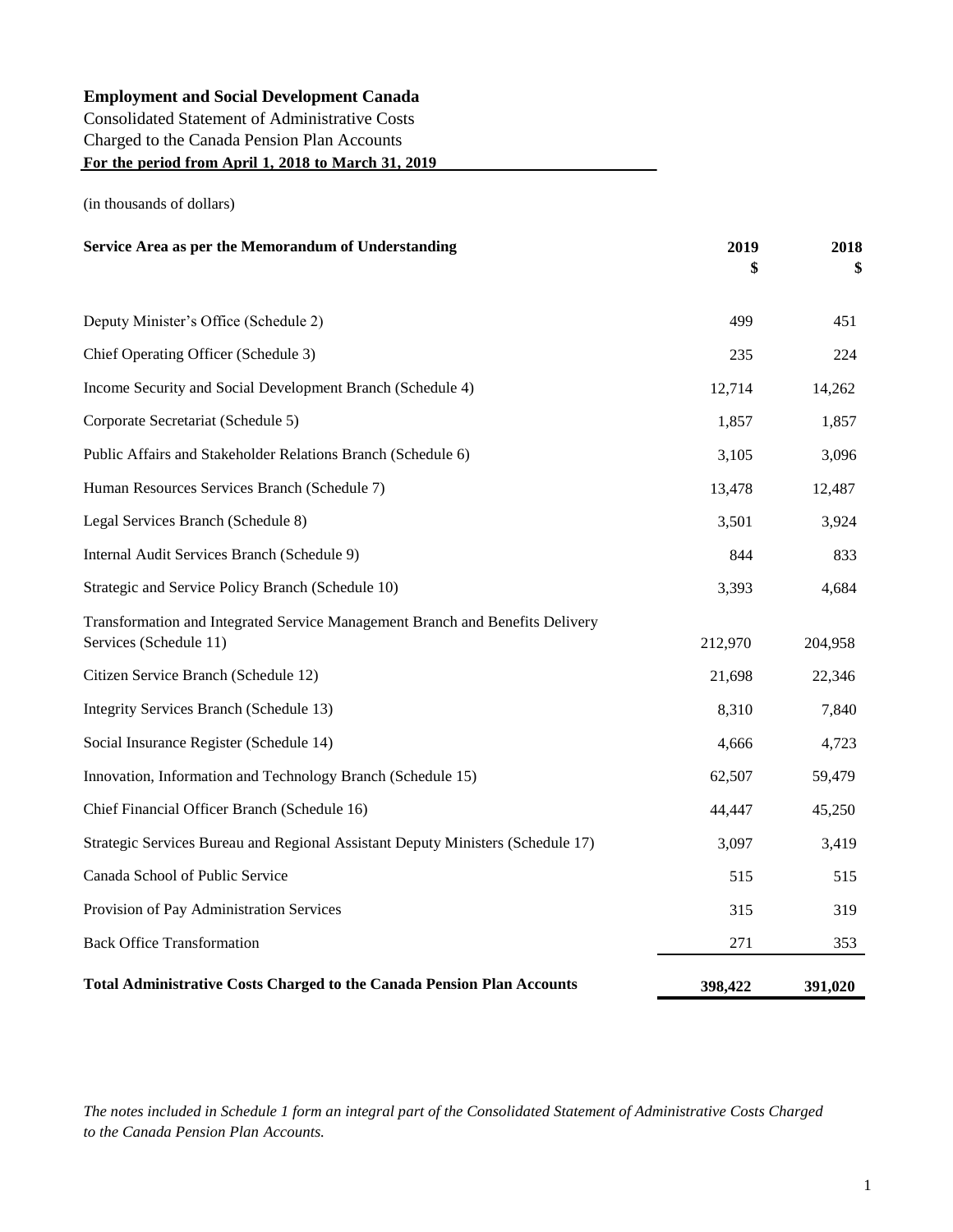#### Schedule 1 - Notes to the Consolidated Statement of Administrative Costs Charged to the Canada Pension Plan **Accounts**

#### **1 Introduction**

Under the Canada Pension Plan (CPP) legislation, the Minister of Employment and Social Development Canada (ESDC) has the responsibility for the administration of Parts II and III (except for some sections of Part III), that pertains to the general administration of the CPP. The CPP is administered by ESDC, with support from the Income Security and Social Development Branch (ISSDB), the Department of Finance, the Canada Revenue Agency, Public Services and Procurement Canada, the Office of the Superintendent of Financial Institutions, the Royal Canadian Mounted Police, the CPP Investment Board, and the Administrative Tribunal Support Service of Canada.

The 2018-2019 Memorandum of Understanding (MoU) between the CPP and ESDC was signed on March 25, 2019. This 2018-2019 MoU is comprised of two parts: the first part (Part A) sets out the framework and basic principles regarding the services to be provided to the CPP. The second part (Part B) specifies the cost allocation methodologies used by ESDC to calculate the charges for its services to the CPP Accounts, in accordance with the costing principles approved by Treasury Board in January 1988.

The Consolidated Statement of Administrative Costs Charged to the CPP Accounts focuses on authority for payments in a fiscal year and is prepared for on a near-cash basis.

#### **2 Canada Pension Plan Enhancement**

The 2018-2019 consolidated statement of administrative costs charged to the CPP Accounts is reflective of the total amount invoiced to the CPP Accounts by ESDC, and includes \$4,757,774 in project costs (excluding Contributions to Employee Benefit Plans and Public Service Insurance) associated with the implementation of CPP enhancement.

#### **3 Comparative information**

Comparative figures have been reclassified to conform to the current year's presentation.

#### **4 Contingencies**

Due to the nature of its operations, ESDC as a department within the Government of Canada is sometimes subject to grievances filed by its employees. A grievance has been raised that will result in a change of classification, which may impact charges relating to the CPP Accounts for future periods beyond the period ended March 31, 2019. The resolution of this grievance could have a material effect on the expenses included in the Consolidated Statement of Administrative Costs Charged to the CPP Accounts, however the financial impact is not determinable at this time.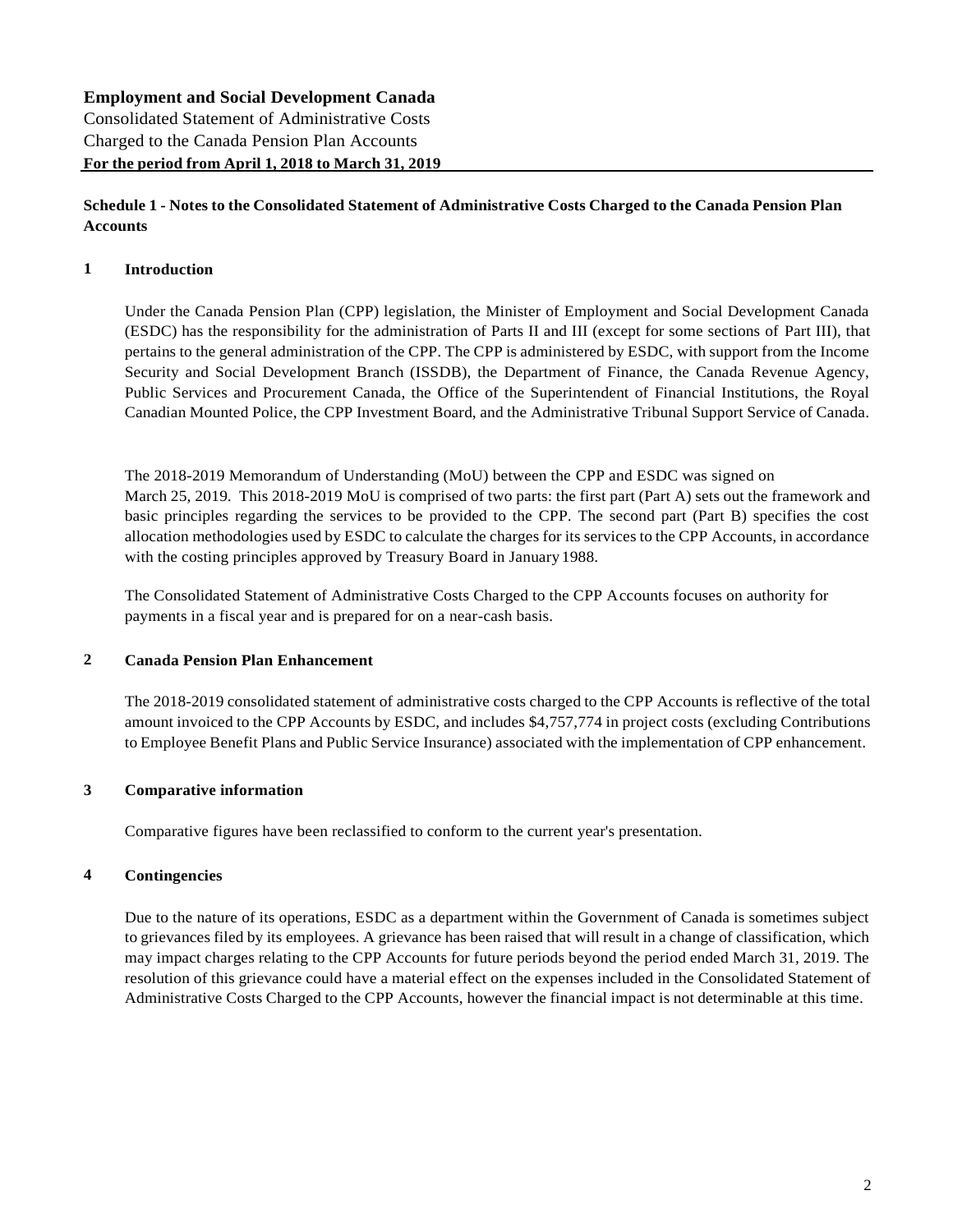#### (in thousands of dollars)

#### Schedule 2 - Administrative Costs Charged to the Canada Pension Plan Accounts by the Deputy Minister's Office

|                                         | 2019 | 2018 |
|-----------------------------------------|------|------|
|                                         | \$   | \$   |
| Deputy Minister's Office                | 409  | 368  |
| Contributions to Employee Benefit Plans | 56   | 50   |
| <b>Public Service Insurance</b>         | 34   | 33   |
|                                         | 499  | 451  |

#### Schedule 3 - Administrative Costs Charged to the Canada Pension Plan Accounts by the Chief Operating Officer

|                                         | 2019 | 2018          |
|-----------------------------------------|------|---------------|
|                                         | S    | <sup>\$</sup> |
| <b>Chief Operating Officer</b>          | 193  | 184           |
| Contributions to Employee Benefit Plans | 26   | 24            |
| <b>Public Service Insurance</b>         | 16   | 16            |
|                                         | 235  | 224           |

#### **Schedule 4 - Administrative Costs Charged to the Canada Pension Plan Accounts by the Income Security and Social Development Branch**

|                                               | 2019   | 2018   |
|-----------------------------------------------|--------|--------|
|                                               | S      | S.     |
| Income Security and Social Development Branch | 10.464 | 11,676 |
| Contributions to Employee Benefit Plans       | 1.398  | 1,556  |
| Public Service Insurance                      | 852    | 1.030  |
|                                               | 12.714 | 14,262 |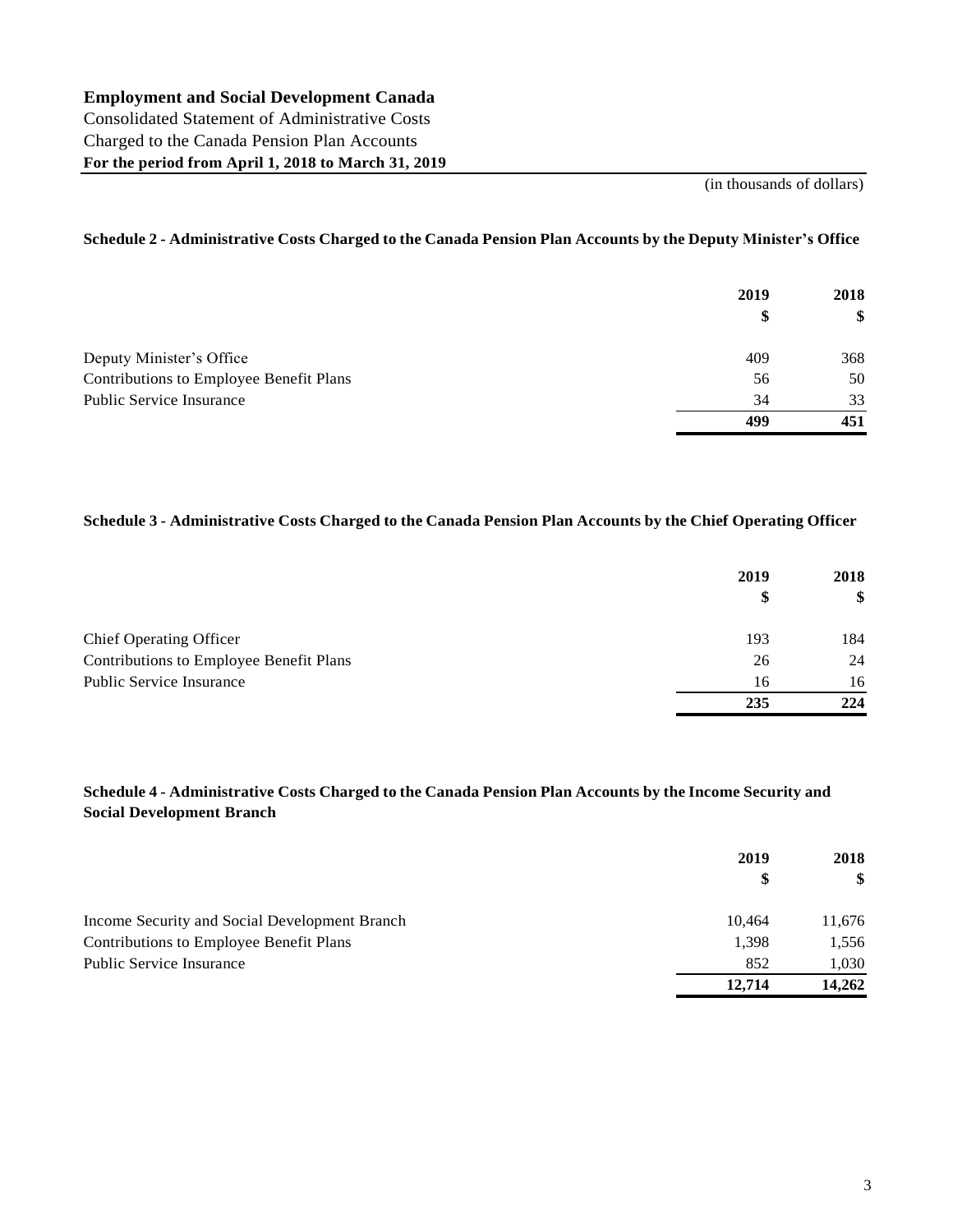#### (in thousands of dollars)

#### **Schedule 5 - Administrative Costs Charged to the Canada Pension Plan Accounts by the Corporate Secretariat**

|                                         | 2019  | 2018  |
|-----------------------------------------|-------|-------|
|                                         | -SS   | \$    |
| Corporate Secretariat                   | 1,529 | 1,520 |
| Contributions to Employee Benefit Plans | 204   | 203   |
| <b>Public Service Insurance</b>         | 124   | 134   |
|                                         | 1,857 | 1,857 |

#### **Schedule 6 - Administrative Costs Charged to the Canada Pension Plan Accounts by the Public Affairs and Stakeholder Relations Branch**

|                                                 | 2019  | 2018  |
|-------------------------------------------------|-------|-------|
|                                                 | \$.   | \$.   |
| Public Affairs and Stakeholder Relations Branch | 2.575 | 2,556 |
| Contributions to Employee Benefit Plans         | 329   | 325   |
| Public Service Insurance                        | 201   | 215   |
|                                                 | 3,105 | 3.096 |

#### **Schedule 7 - Administrative Costs Charged to the Canada Pension Plan Accounts by the Human Resources Services Branch**

|                                         | 2019   | 2018          |
|-----------------------------------------|--------|---------------|
|                                         | \$     | <sup>\$</sup> |
| Human Resources Services Branch         | 11,362 | 10,478        |
| Contributions to Employee Benefit Plans | 1,315  | 1,209         |
| <b>Public Service Insurance</b>         | 801    | 800           |
|                                         | 13.478 | 12.487        |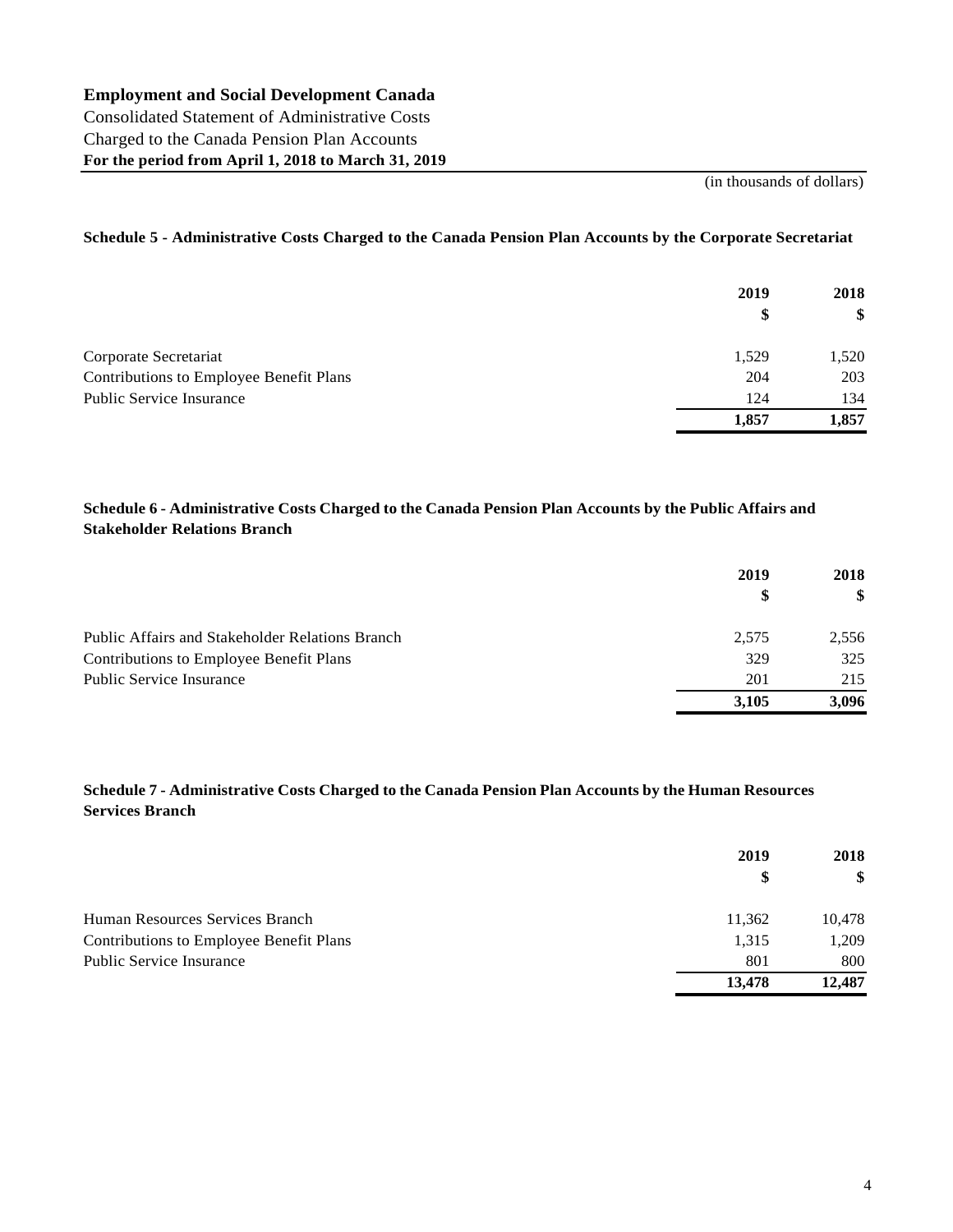#### (in thousands of dollars)

#### **Schedule 8 - Administrative Costs Charged to the Canada Pension Plan Accounts by the Legal Services Branch**

|                                         | 2019<br>S | 2018<br>\$ |
|-----------------------------------------|-----------|------------|
| Legal Services Branch                   | 3,272     | 3,665      |
| Contributions to Employee Benefit Plans | 142       | 156        |
| <b>Public Service Insurance</b>         | 87        | 103        |
|                                         | 3,501     | 3.924      |

#### Schedule 9 - Administrative Costs Charged to the Canada Pension Plan Accounts by the Internal Audit Services **Branch**

|                                         | 2019 | 2018 |
|-----------------------------------------|------|------|
|                                         | -SS  | SS.  |
| Internal Audit Services Branch          | 714  | 709  |
| Contributions to Employee Benefit Plans | 81   | 75   |
| <b>Public Service Insurance</b>         | 49   | 49   |
|                                         | 844  | 833  |

#### Schedule 10 - Administrative Costs Charged to the Canada Pension Plan Accounts by the Strategic and Service **Policy Branch**

|                                         | 2019  | 2018  |
|-----------------------------------------|-------|-------|
|                                         | \$    | SS.   |
| Strategic and Service Policy Branch     | 3,118 | 4,372 |
| Contributions to Employee Benefit Plans | 171   | 188   |
| <b>Public Service Insurance</b>         | 104   | 124   |
|                                         | 3,393 | 4.684 |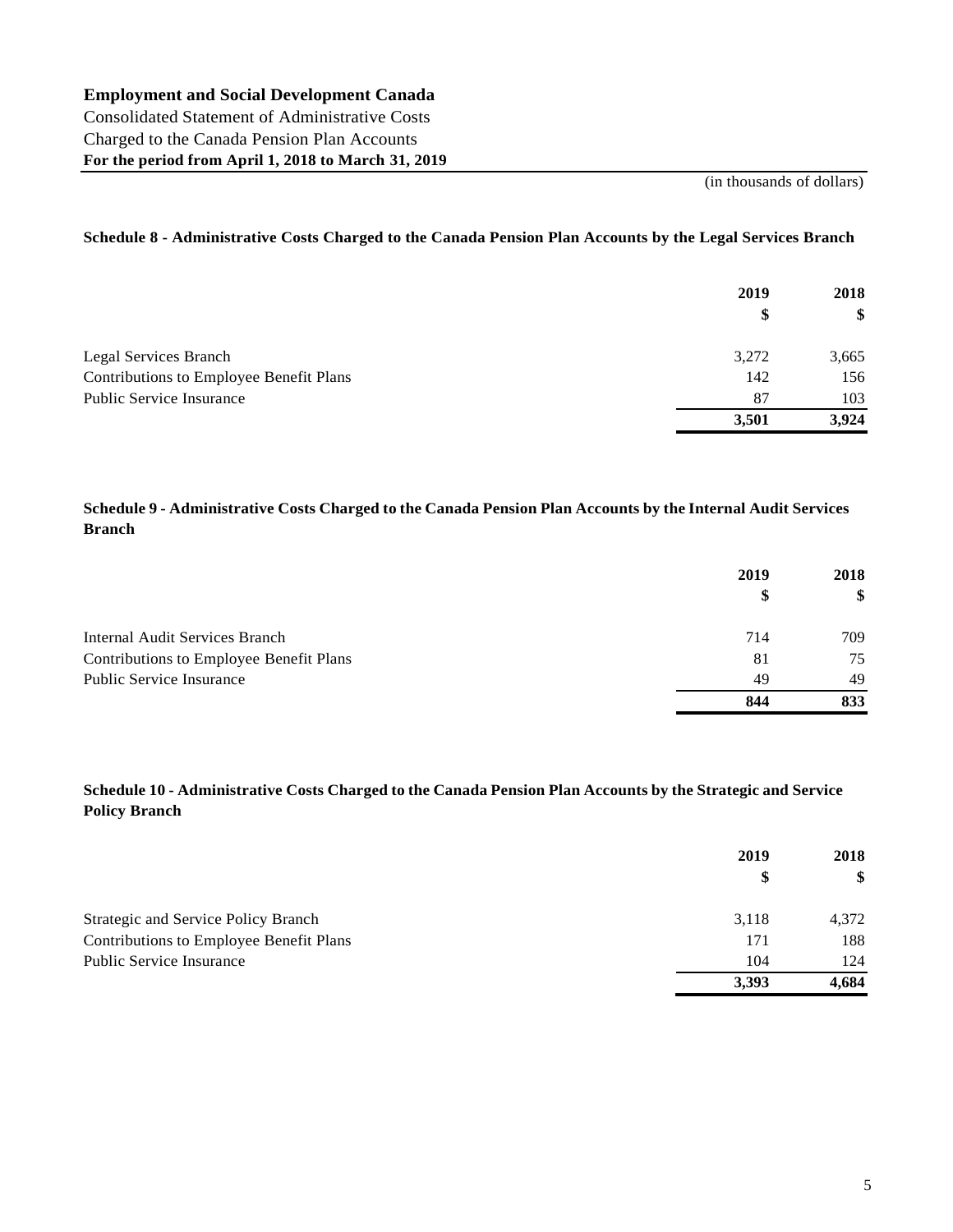Consolidated Statement of Administrative Costs Charged to the Canada Pension Plan Accounts **For the period from April 1, 2018 to March 31, 2019**

(in thousands of dollars)

#### **Schedule 11 - Administrative Costs Charged to the Canada Pension Plan Accounts by the Transformation and Integrated Service Management Branch and Benefits Delivery Services**

|                                                          | 2019    | 2018<br><sup>\$</sup> |
|----------------------------------------------------------|---------|-----------------------|
|                                                          | \$      |                       |
| Benefits Delivery Services - National Headquarters (NHQ) | 52,494  | 43,288                |
| Benefits Delivery Services - Regions                     | 112,559 | 114,116               |
| Call Centers - NHQ                                       | 1.719   | 1,530                 |
| Call Centers - Regions                                   | 12,196  | 11,397                |
| Contributions to Employee Benefit Plans                  | 21,128  | 20,836                |
| Public Service Insurance                                 | 12.874  | 13,791                |
|                                                          | 212,970 | 204.958               |

#### Schedule 12 - Administrative Costs Charged to the Canada Pension Plan Accounts by the Citizen Service Branch

|                                         | 2019<br>\$ | 2018<br>\$ |
|-----------------------------------------|------------|------------|
| Citizen Service Branch - NHQ            | 1.524      | 1,486      |
| Citizen Service Branch - Regions        | 16,441     | 17,015     |
| Contributions to Employee Benefit Plans | 2,320      | 2,314      |
| <b>Public Service Insurance</b>         | 1.413      | 1,531      |
|                                         | 21,698     | 22,346     |

### **Schedule 13 - Administrative Costs Charged to the Canada Pension Plan Accounts by the Integrity Services Branch**

|                                            | 2019  | 2018<br>SS. |
|--------------------------------------------|-------|-------------|
|                                            | \$    |             |
| Integrity Services Branch - NHQ            | 2.111 | 1,162       |
| <b>Integrity Services Branch - Regions</b> | 4.910 | 5,383       |
| Contributions to Employee Benefit Plans    | 801   | 779         |
| Public Service Insurance                   | 488   | 516         |
|                                            | 8,310 | 7.840       |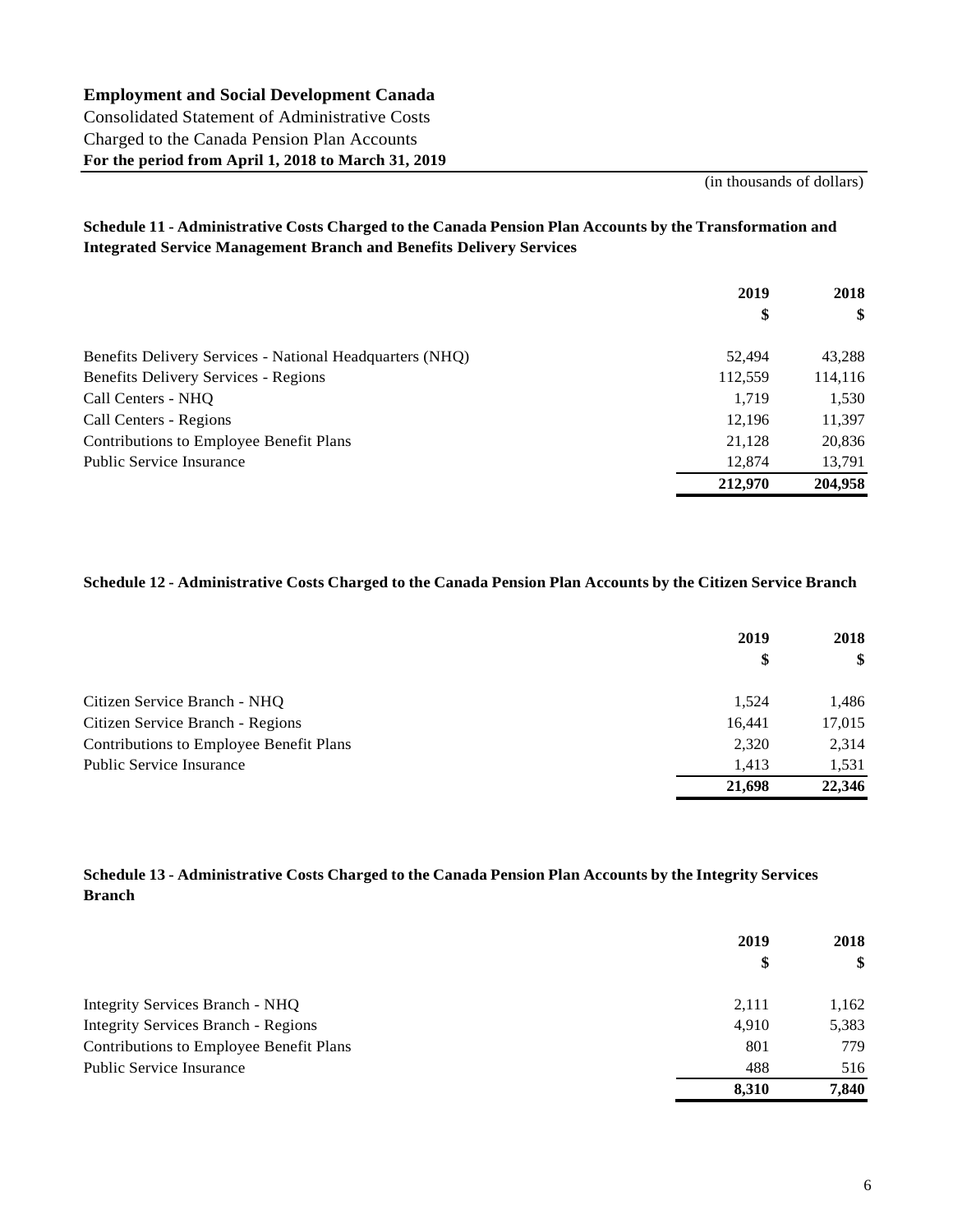### **For the period from April 1, 2018 to March 31, 2019**

#### (in thousands of dollars)

### **Schedule 14 - Administrative Costs Charged to the Canada Pension Plan Accounts by the Social Insurance Register**

|                                         | 2019    | 2018<br>$\mathbf{\$}$ |
|-----------------------------------------|---------|-----------------------|
|                                         | \$      |                       |
| Social Insurance Register               | 5,442   | 5,470                 |
| Contributions to Employee Benefit Plans | 554     | 561                   |
| <b>Public Service Insurance</b>         | 337     | 371                   |
| <b>Total Administrative Costs</b>       | 6,333   | 6,402                 |
| Less: Funding from Treasury Board       | (1,667) | (1,679)               |
|                                         | 4,666   | 4,723                 |

#### **Schedule 15 - Administrative Costs Charged to the Canada Pension Plan Accounts by the Innovation, Information and Technology Branch**

|                                                                   | 2019<br>\$ | 2018<br>-SS |
|-------------------------------------------------------------------|------------|-------------|
|                                                                   |            |             |
| Innovation, Information and Technology Branch - Regular Operating | 35,836     | 33,060      |
| <b>Shared Services Canada</b>                                     | 21.683     | 21,588      |
| Contributions to Employee Benefit Plans                           | 3,099      | 2,907       |
| <b>Public Service Insurance</b>                                   | 1.889      | 1.924       |
|                                                                   | 62,507     | 59,479      |

#### Schedule 16 - Administrative Costs Charged to the Canada Pension Plan Accounts by the Chief Financial Officer **Branch**

|                                                    | 2019<br>\$ | 2018<br>\$ |
|----------------------------------------------------|------------|------------|
|                                                    |            |            |
| Chief Financial Officer Branch - Regular Operating | 12.202     | 11,386     |
| National Accommodation Plan                        | 30,003     | 31,672     |
| Contributions to Employee Benefit Plans            | 1,393      | 1,319      |
| Public Service Insurance                           | 849        | 873        |
|                                                    | 44.447     | 45,250     |